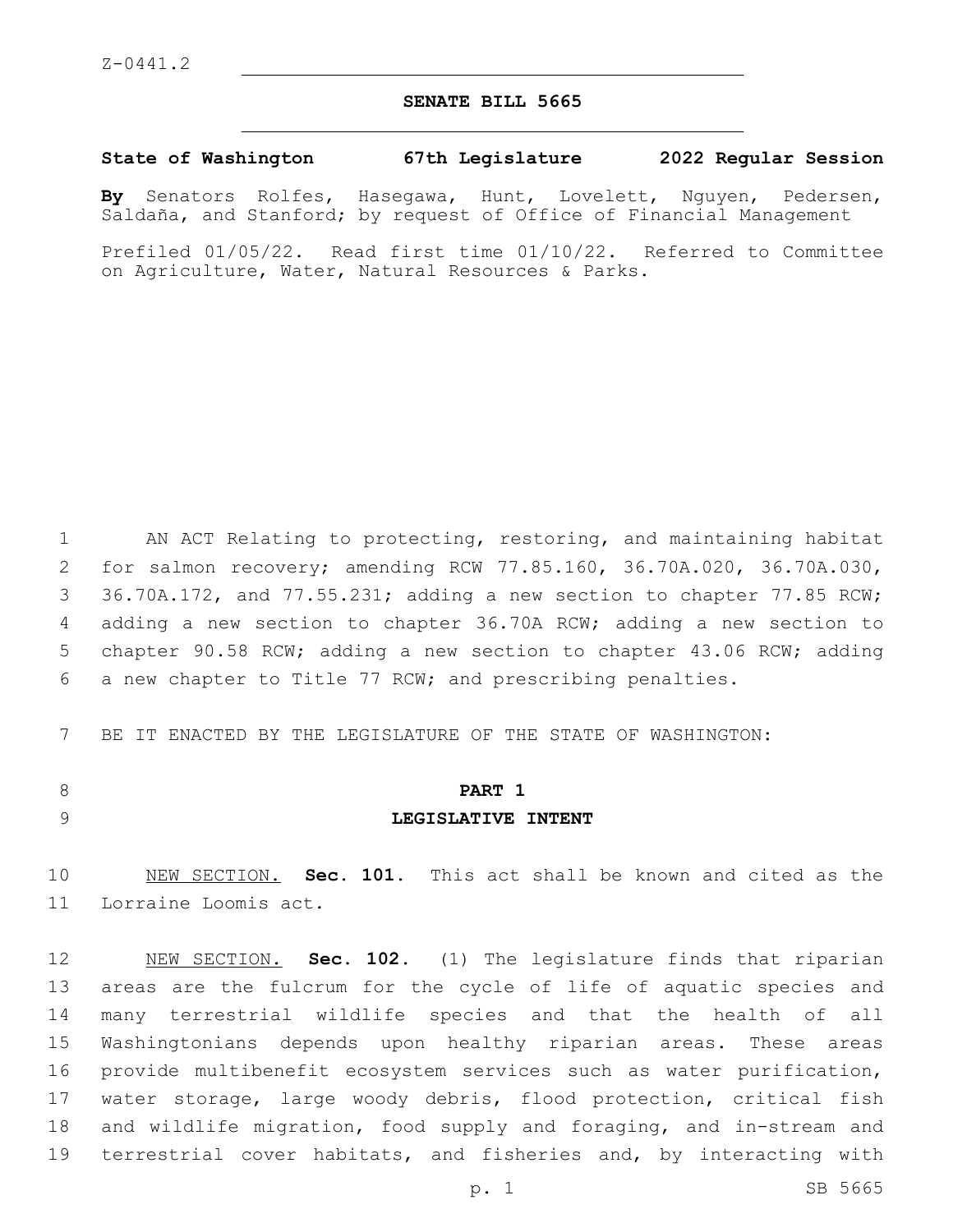watershed-scale processes, they contribute to the creation and maintenance of aquatic habitats. The zone of influence for the health of riparian ecosystems encompasses the active floodplain, including riverine wetlands and terraces, and the adjacent uplands that contribute matter and energy to the active channel or active floodplain. Scientists, including those who developed the Washington state department of fish and wildlife's *Riparian Ecosystems Volume 1 and 2*, which is accepted as the best available science in Washington state, estimate the width of a properly functioning riparian ecosystem for most streams and rivers in the state to be site 11 potential tree height, and that protecting and restoring the conditions within this area is necessary to protect and maintain the 13 full, healthy function of the riparian ecosystem.

 (2) The legislature further finds that salmon are an indicator species dependent upon fully functioning, healthy riparian areas, and 16 as wild salmon decline, it foretells the decline of the water quality and all other species in our aquatic systems. Salmon play a major role in our state's wildlife diversity and cultural heritage. Salmon are the keystone species to 137 other animals, including orcas and bears. Bold reforms and strategies that encompass solutions to many, if not all, of the causes behind salmon depletion are needed. Protecting our salmon is a priority for all Washingtonians.

 (3) The legislature further finds that for thousands of years salmon have shaped the lives of the people who have lived here since time immemorial. Native nations of the Pacific Northwest define themselves as salmon people. The cultures, intertribal interactions, fishing technologies and negotiations, and the very spiritual ways of the Pacific Northwest tribes were and are all impacted and influenced by salmon. These lifeways have been at risk for some time and urgent action is required. As Billy Frank Jr. said almost 20 years ago, "As the salmon disappear, so do our cultures and treaty rights. We are at a crossroads and we are running out of time." And, in the words of Swinomish elder, Billy Frank Jr.'s close friend and true salmon warrior, Lorraine Loomis, "Salmon is food for our bodies and our spirits. For us, salmon is not optional. It is essential." "None of us tribal natural resources managers are working for today. We are all working for tomorrow. We are working to make certain there will be salmon for the next seven generations." Northwest Indian fisheries commission chair Loomis was the key to the development and implementation of the vitally important natural resource management

p. 2 SB 5665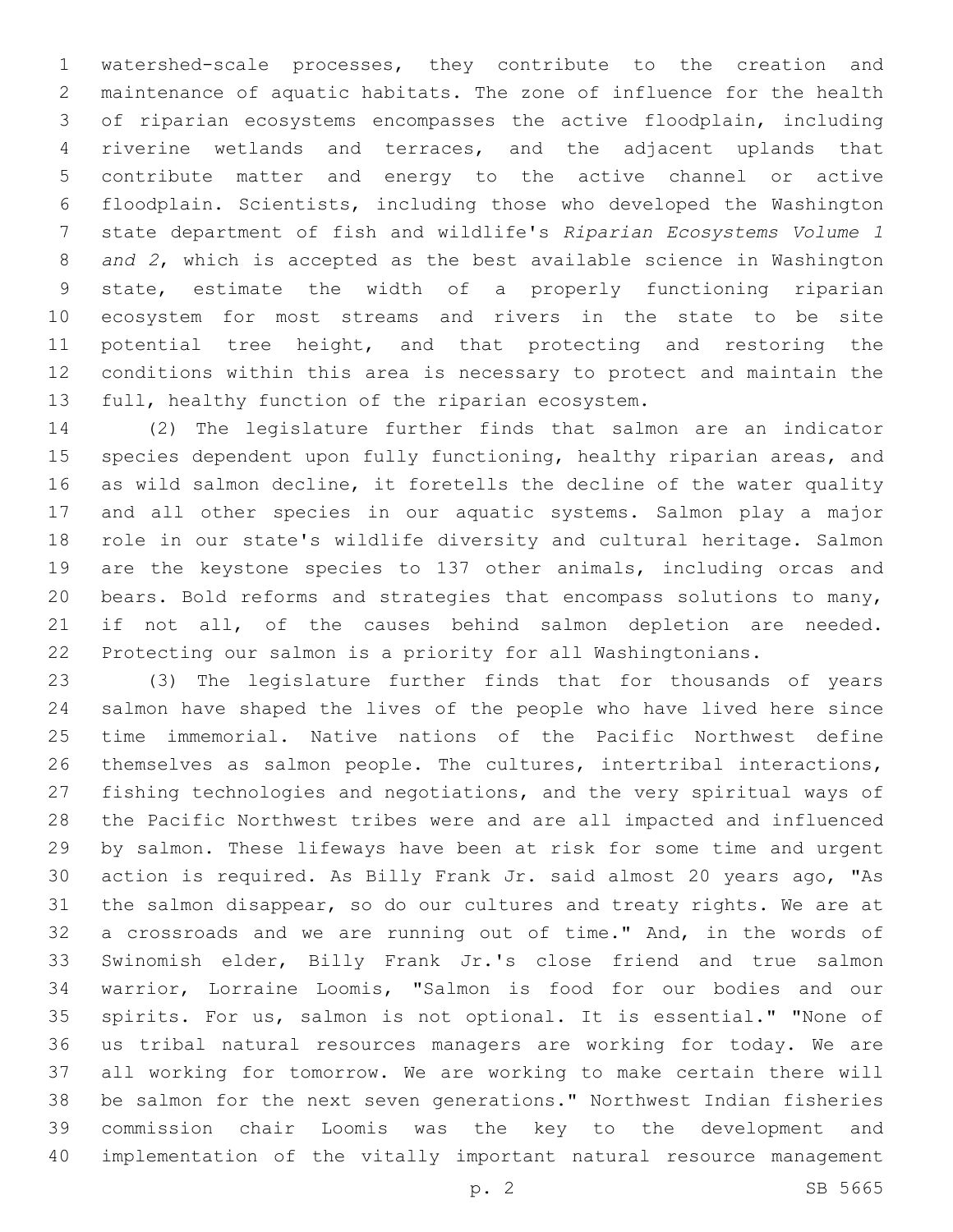process and kept the protection and restoration of critical habitat 2 at the forefront of those efforts.

 (4) The legislature further finds that the effects of climate change on these special habitats and ecosystem services will be especially profound, due to altered snowpack and hydrologic regimes that are already occurring, and negative impacts are predicted to increase over time. Warming weather due to climate change has vastly increased the temperature of freshwater streams, making salmon more susceptible to predators, parasites, disease, and mortality. The functionality of many riparian ecosystems is already compromised by water diversions, agricultural and livestock practices, development, and population growth, all of which reduce the salmon's resilience to additional stresses that warmer water and a warmer climate brings. Over the next century, climate change will dramatically alter natural resource management. Because riparian ecosystems and the projected impacts of climate change are highly variable geographically, there is an urgent need to take place-based actions to respond to the 18 impacts and threats of climate change to salmon.

 (5) While the federal, state, and local governments and tribes must continue the important work of addressing all activities limiting the recovery of wild salmon, without protecting and restoring riparian habitat and watershed functions necessary for their survival, there is no reasonable prospect of achieving such a 24 recovery.

 (6) For these reasons, the legislature intends to act now, with needed urgency, to establish and implement a comprehensive program to protect and restore riparian habitat upon which salmon and other 28 aquatic species depend by:

 (a) Requiring the riparian management zone standard in defining the areas in which riparian functions must be protected and restored, and applying this statewide standard to state and local land use planning, permitting and incentive programs, water quality protection, enforcement of regulatory programs, and financial and 34 technical assistance programs;

 (b) Requiring inclusion and integration of salmon recovery goals, strategies, and actions in all elements of comprehensive plans including, but not limited to, land use plans, capital facilities plans, development regulations, and shoreline master programs;

 (c) Adopting more protective standards applicable to shoreline 40 armoring;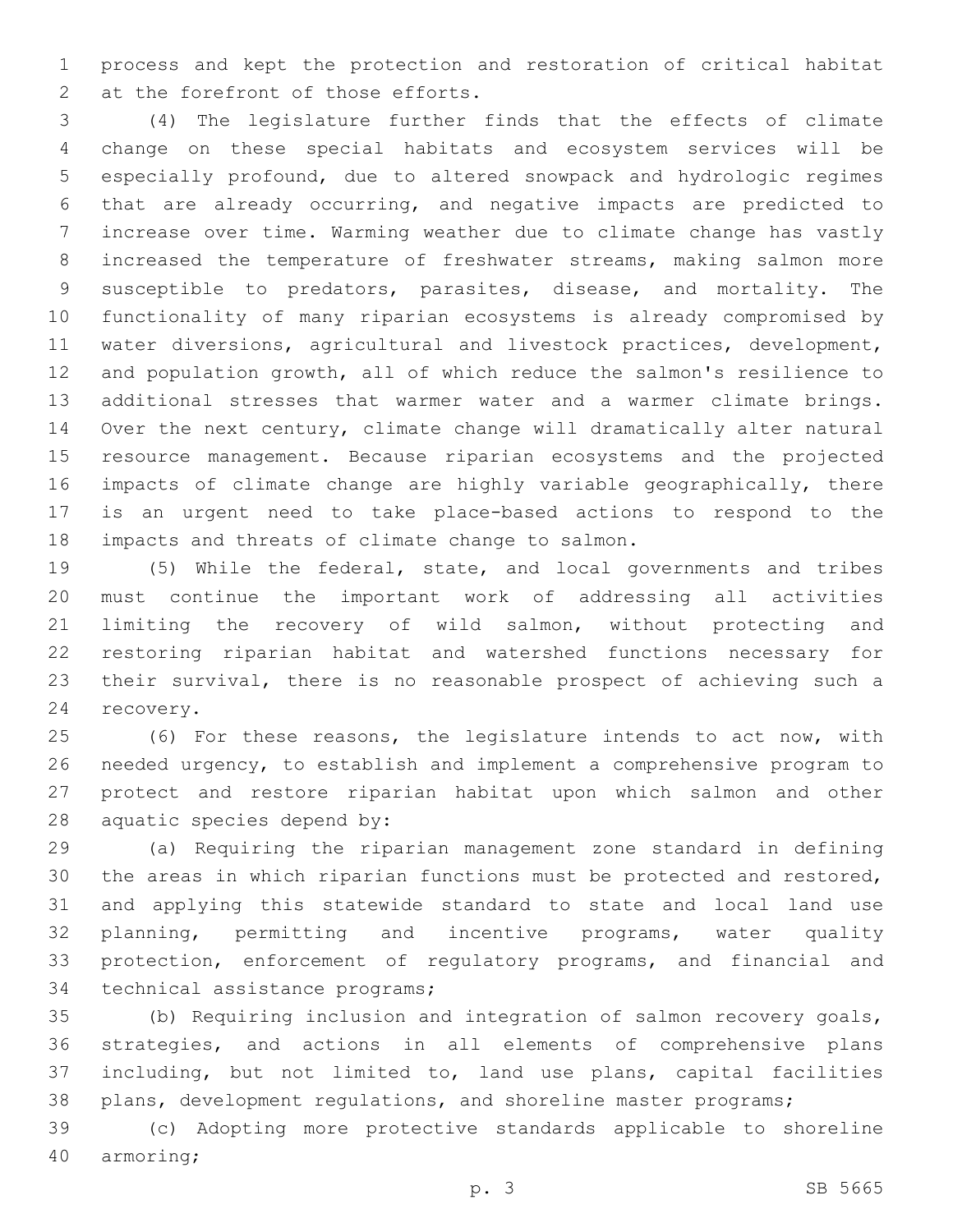(d) Establishing financial incentives for restoration of riparian 2 and shoreline habitats;

 (e) Providing liability protection for permitting of habitat 4 restoration work;

 (f) Requiring mapping, monitoring, and regular review and assessment of watershed functions including riparian habitat in all 7 watersheds;

 (g) Increasing state funding of habitat restoration and protection projects, planning, and program implementation; and

 (h) Increasing state resources devoted to habitat and water 11 quality monitoring and enforcement, with the priority placed upon watersheds failing to meet progress goals in habitat protection and 13 restoration.

### **PART 2**

## **RIPARIAN MANAGEMENT ZONES**

 NEW SECTION. **Sec. 201.** (1) It is the policy of the state to 17 protect, restore, and maintain properly functioning riparian management zones and ecosystems to aid in recovering threatened and endangered salmon to abundant harvestable levels, prevent new listings of salmon populations as threatened or endangered, prevent extirpation of remaining salmon populations, and restore and protect water quality.

 (2) The restoration and permanent protection of riparian management zones and ecosystems must occur at a significantly increased pace sufficient to address declining salmon populations, protect critical habitat for salmon and steelhead, protect and restore water quality, and prevent long-term impacts to the economy 28 and well-being of Washington state.

 NEW SECTION. **Sec. 202.** The definitions in this section apply throughout this chapter unless the context clearly requires otherwise.

(1) "Department" means the department of fish and wildlife.

 (2) "Riparian function" means the ecosystem services provided by a riparian management zone including, but not limited to, water quality and quantity protection, pollution filtration, flood protection and storage, critical fish and wildlife migration, food supply and foraging, and in-stream and terrestrial cover habitats.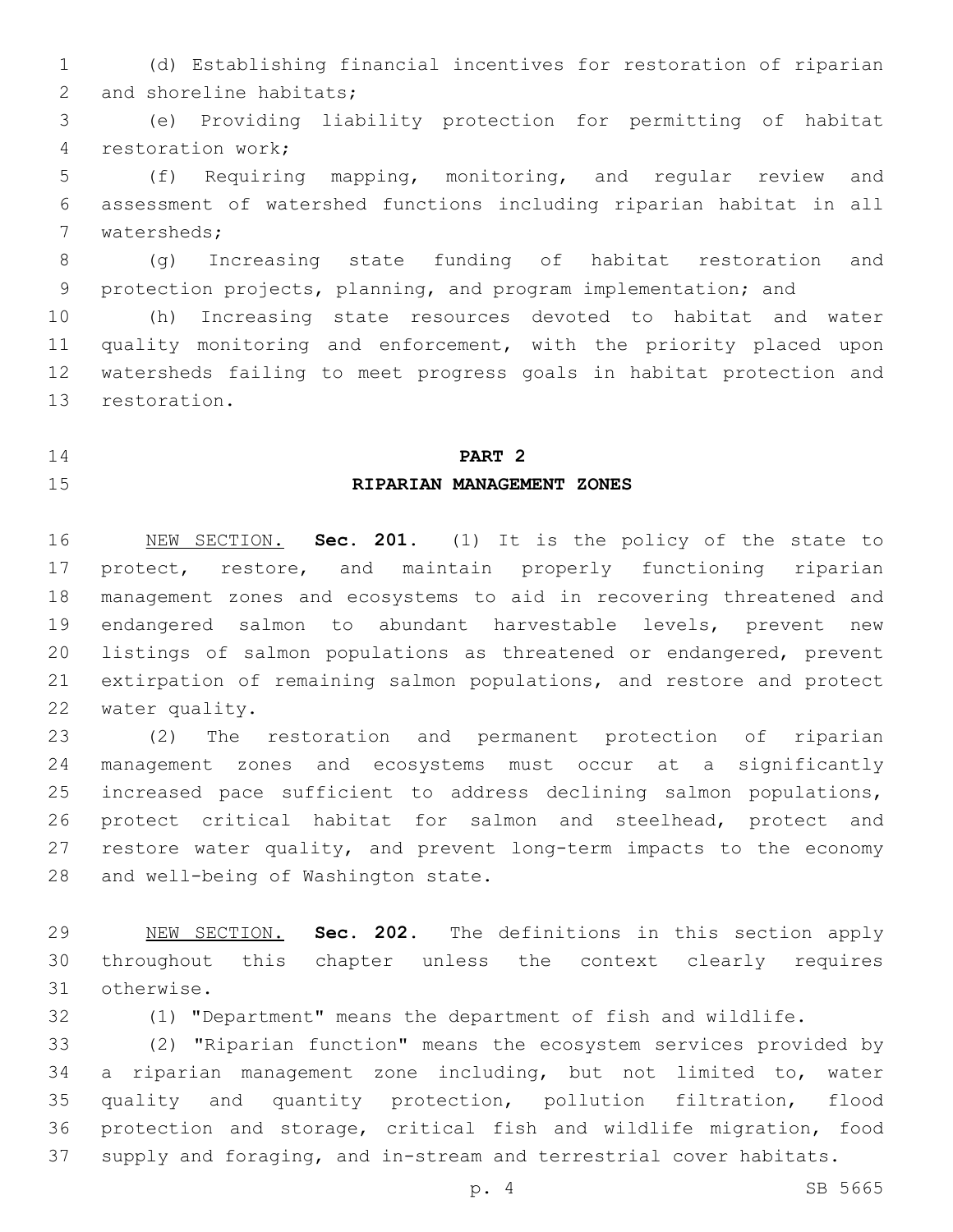(3) "Riparian management zone" means riparian management zone as defined in *Riparian Ecosystems Volume 2* published December 2020 by 3 the department.

 (4) "Riparian management zone map" means a map of a watershed established by the department that identifies the riparian management zone along salmon and steelhead bearing streams and rivers necessary 7 to support riparian function.

 (5) "Site class" means site class as defined in *Riparian Ecosystems Volume 2* published December 2020 by the department.

 NEW SECTION. **Sec. 203.** (1) Except as provided in section 204 of this act, public and private landowners owning property adjacent to a water body identified and mapped on a riparian management zone map must establish, maintain, and protect a riparian management zone to 14 achieve the goals of this chapter.

 (2) Upon request by a landowner or authorized agency or operator of a landowner, the department may issue a validation of compliance with the requirements of this section. The department's validation may be appealed to the pollution control hearings board pursuant to 19 RCW 43.21B.110.

 (3) Nothing in this section limits the eligibility of a landowner or authorized agent or operator of a landowner to participate in federal or state conservation programs, including enrolling or 23 reenrolling in federal conservation programs.

 (4) A person replanting a riparian management zone to meet the requirements of this section may not use plants listed as noxious weeds by the noxious weed control board pursuant to chapter 17.10 RCW or an invasive plant species listed by the Washington invasive 28 species council created under RCW 79A.25.310.

 NEW SECTION. **Sec. 204.** Land adjacent to waters is exempt from requirements under this chapter if it is:

 (1) Enrolled in the federal conservation reserve enhancement program that establishes a riparian management zone;

 (2) Legally permitted and used as a public or private water access or recreational use area including stairways, landings, picnic areas, access paths, beach and watercraft access areas, and permitted water-oriented structures as provided in the shoreline master program 37 pursuant to chapter 90.58 RCW;

p. 5 SB 5665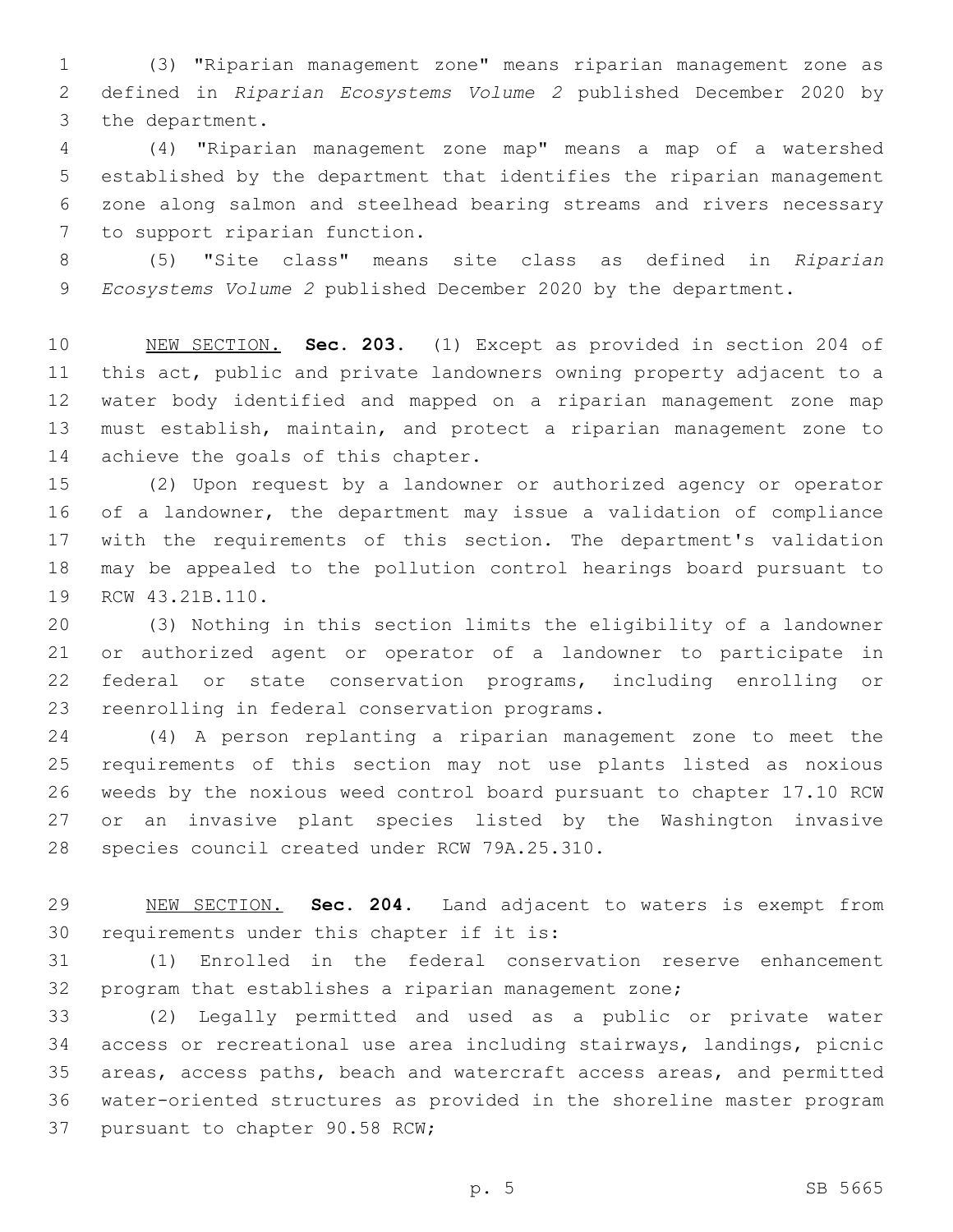(3) Covered by a road, trail, building, or other structure that exists at the time of the effective date of this section;

 (4) Regulated by a national pollutant discharge elimination system permit and requires a riparian management zone;

 (5) Regulated by the forest practices act pursuant to chapter 76.09 RCW; or6

 (6) A small parcel in which the riparian management zone would cover more than 50 percent of the parcel. Any reduction in the size of the riparian management zone must maximize riparian functions to the greatest extent practicable and take into consideration opportunities for cost share. Reductions may not be granted for parcels determined to be small as a result of subdivision after the 13 effective date of this section.

 NEW SECTION. **Sec. 205.** (1) The department shall develop a map that illustrates the riparian management zone for salmon and steelhead bearing rivers and streams for each watershed as defined in chapter 90.82 RCW. The maps must be developed in consultation with federally recognized tribes and in coordination with regional salmon recovery organizations established in chapter 77.85 RCW. The map must be publicly available on a web-based application. The riparian management zone map must include all streams, rivers, and floodplains that support salmon and steelhead recovery, including those in undeveloped urban growth areas designated under chapter 36.70A RCW. The inclusion of tribal lands in a riparian management zone map may only occur upon permission of the tribe to include their lands.

 (2) The department must prioritize watersheds in need of riparian management zone restoration to achieve riparian functions to recover and protect salmon and steelhead and to meet water quality standards based on the department of ecology's water quality assessments. Watershed priorities must be developed in consultation with federally recognized tribes, in coordination with the department of ecology, and input from regional salmon recovery organizations established in 33 chapter 77.85 RCW.

 (3) By June 30, 2023, the department must provide a riparian management zone map to each jurisdiction planning pursuant to RCW 36.70A.130 with a periodic update due June 30, 2024. The department shall provide subsequent riparian management zone maps to each jurisdiction on or before June 30th of the previous year prior to a local jurisdiction's periodic update. Counties and cities fully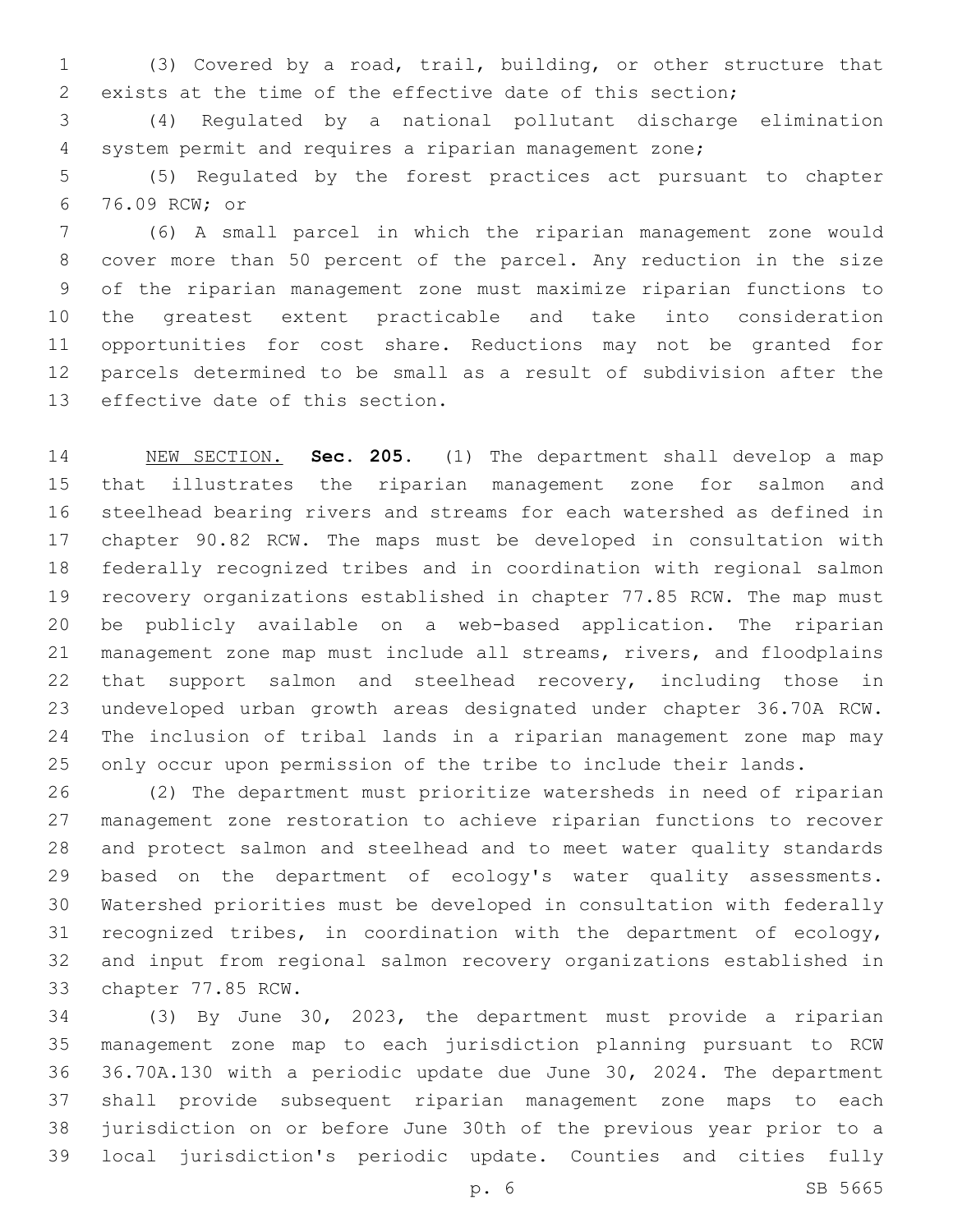planning under RCW 36.70A.040 must include restoration and protection of riparian management zones pursuant to section 602 of this act.

 (4) Within one year after the due date for adoption of a comprehensive plan update, the department, in consultation with federally recognized tribes, shall establish riparian restoration progress goals for the priority watersheds located within the area 7 subject to the plan update.

 (5) The department shall design and implement the work required by this chapter to achieve riparian management zones with healthy riparian functions in all priority watersheds of the state by 11 December 31, 2032.

 NEW SECTION. **Sec. 206.** (1) The department shall adopt rules and guidance to implement this chapter including, but not limited to:

 (a) The application of the riparian management zone requirements 15 and timelines;

 (b) The process and criteria for reducing or exempting riparian 17 management zone requirements for small parcels;

(c) Ensuring exceptions minimize loss of riparian function;

 (d) The process and criteria for prioritization of watersheds; 20 and

 (e) The criteria to be used to establish progress goals for 22 priority watersheds.

 (2) Rules adopted by the department must address protection and restoration of the riparian management zone in different climate zones of the state, based on best available science.

## **PART 3**

## **FINANCIAL ASSISTANCE**

 NEW SECTION. **Sec. 301.** A new section is added to chapter 77.85 29 RCW to read as follows:

 (1) The salmon recovery funding board shall develop and implement a statewide riparian habitat conservation grant program to protect and restore riparian management zones and ecosystems and as an opportunity to cost share with landowners as described in section 302 of this act. The board may establish criteria for determining when block grants may be made for purposes of distributing funds to the highest priority watersheds based on the department's prioritization 37 process.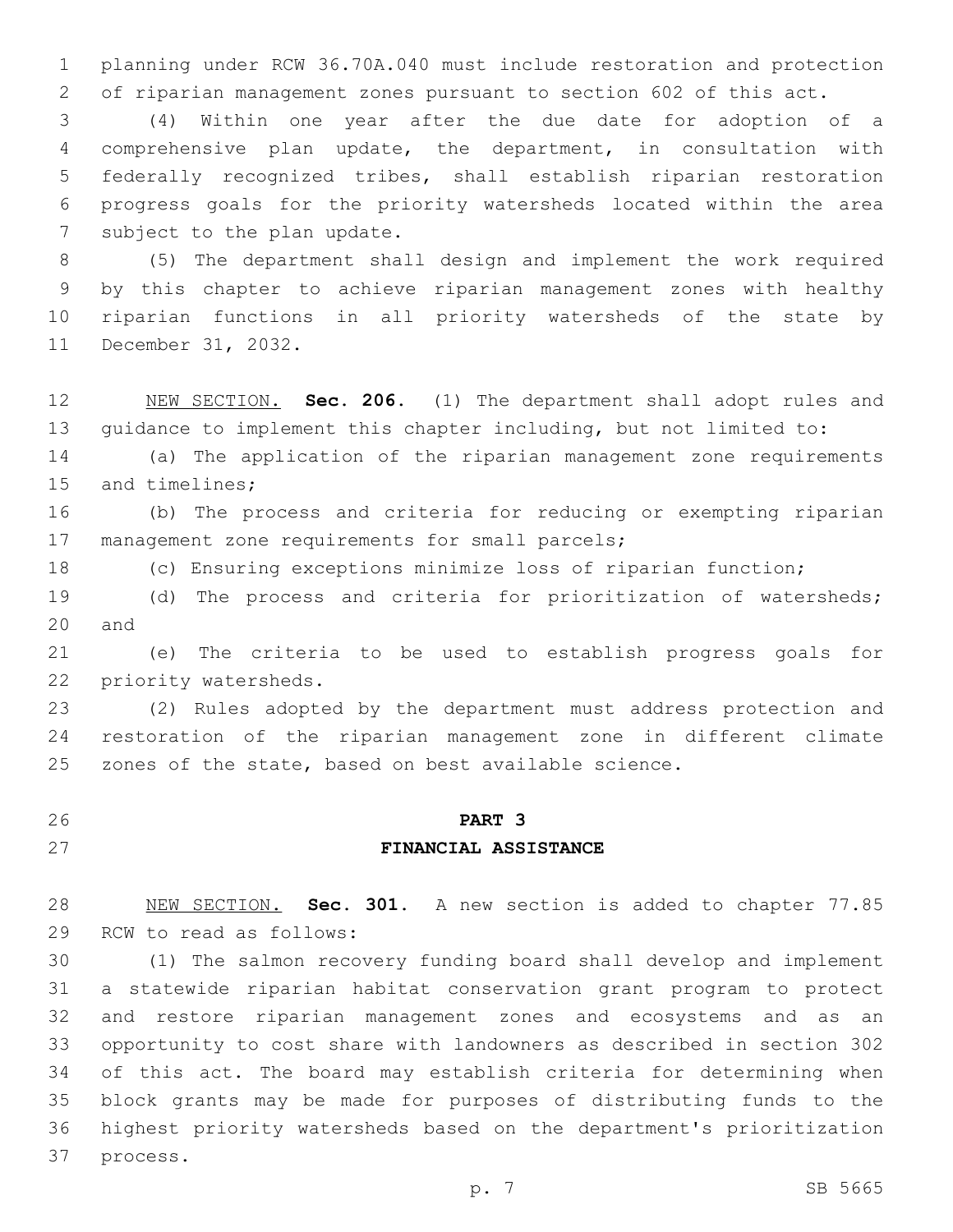(2) The riparian habitat conservation grant program must be funded with state or federal funds set aside explicitly for riparian habitat in the salmon recovery account under RCW 77.85.170. The riparian funds must be separate from state salmon recovery funding board or federal pacific coastal salmon recovery funds for lead entity salmon recovery projects. Riparian projects are eligible for funding under the riparian grant program where consistent with the department's riparian management zone maps and the department's best 9 available science standards.

 (3) The salmon recovery funding board, with input from the state/ tribal riparian management oversight committee established in section 701 of this act, may prioritize funding for riparian restoration projects in watersheds prioritized in accordance with section 205 of this act and where progress goals established by the department have 15 not been met.

 (4) Funding may only be provided in watersheds in which riparian 17 management zone maps are complete.

 NEW SECTION. **Sec. 302.** (1) In priority watersheds, the department shall provide landowners with an offer of grant funding to assist in implementation of the requirements of this chapter. The cost-sharing offer may come from a state agency, board, office, or commission where the department determines that the offer meets the conditions of this section.

 (2) A cost-share offer must cover at least 70 percent of the landowner's cost to establish and maintain the riparian management zone, or 90 percent of the landowner's cost if there is an economic 27 hardship.

 (3) A landowner's cost to establish and maintain a riparian management zone includes all of the following that apply:

 (a) Costs to establish or enhance a riparian management zone or to provide temporary cover until a permanent riparian management zone is established. This may include costs for mulch, fertilizer, seed, 33 seedling trees, and other necessary materials;

 (b) The reasonable value of necessary labor, equipment, fencing, and supplies to establish the riparian management zone; and

 (c) The reasonable value of necessary yearly maintenance costs, 37 up to a maximum of five years.

 (4) If a landowner must remove more than .5 acre of riparian land from agricultural production, the cost-share offer must include part

p. 8 SB 5665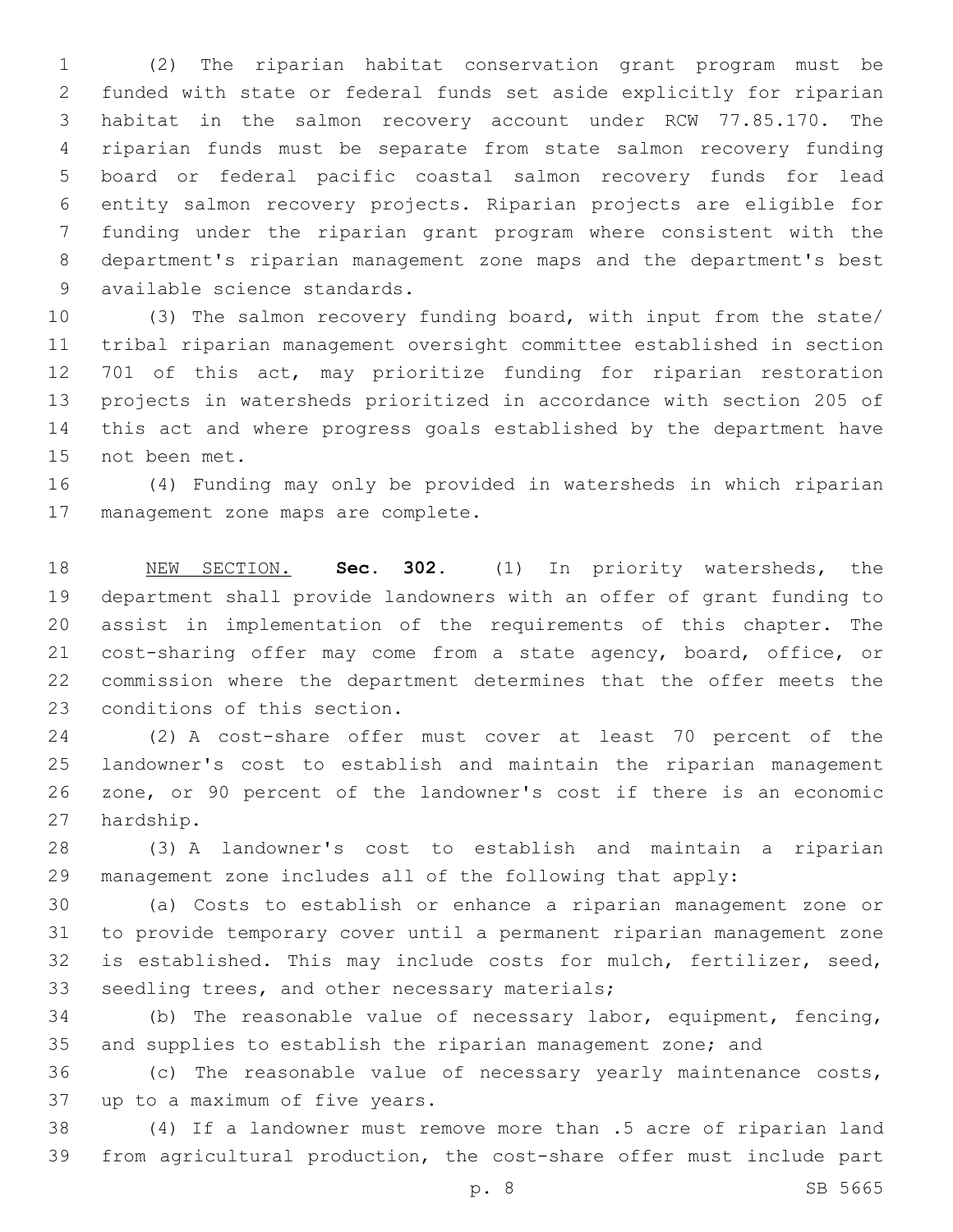of the cost of removing that land from production. The amount must be at least equal to the amount that would be offered under the conservation reserve enhancement program if the affected lands were enrolled in that program for 10 years, regardless of whether the lands are actually eligible for the conservation reserve enhancement program. This subsection does not apply unless the landowner agrees to keep the riparian management zone out of agricultural production 8 in perpetuity.

 (5) A grant from any public or private source, or combination of sources, may be counted as part of a cost-share grant under subsection (1) of this section. A loan is not a grant.

 (6) Before making a determination of a bona fide offer of cost sharing to the landowner, the department must provide 30 days' notice in writing of their intent to make a determination of a bona fide 15 offer under subsection (1) of this section.

 (7) Nothing in this section limits the authority of a state 17 agency, local government, or landowner to carry out its obligations 18 under other federal, state, or local law.

# **PART 4**

## **ENFORCEMENT**

 NEW SECTION. **Sec. 401.** (1) In watersheds prioritized pursuant to section 205 of this act, where progress goals established by the 23 department have not been met, and where a cost-sharing offer has been made, the department shall take additional action to secure compliance with this chapter.

 (2) If the department determines that a landowner is not in compliance with this chapter, the department must provide the landowner with a list of corrective actions needed to come into compliance and a practical timeline to meet the requirements.

 (3) If the department determines that steps have been taken to fully resolve the noncompliance, all or part of corrective action 32 must be deemed complete.

 (4) Corrective action is not required for conditions resulting 34 from a flood or other acts of nature.

 (5) A landowner, landowner agent, or operator of a landowner may not conduct any activity that would remove or willfully degrade a riparian management zone, wholly or partially, unless the activity is consistent with the exceptions established in rule pursuant to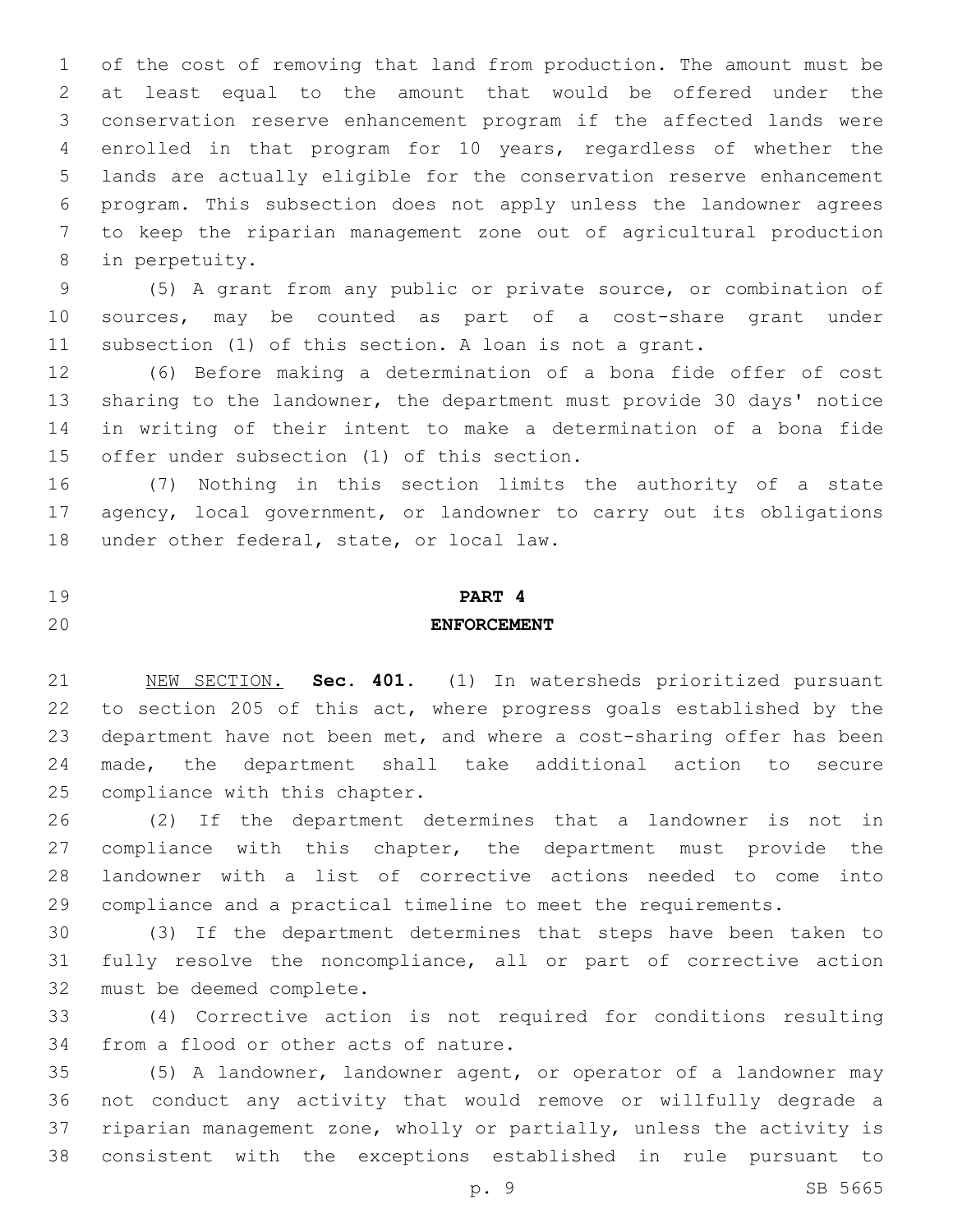section 206 of this act and the landowner has obtained the necessary 2 permits to do so.

 (6) If the landowner does not comply with the list of actions and timeline provided, the department shall pursue compliance and enforcement of this chapter and must notify the department of 6 ecology.

 NEW SECTION. **Sec. 402.** When, in the opinion of the department, after consultation with the department of ecology, any person violates the provisions of this chapter or rules adopted or issued 10 under this chapter, the department must notify the person of its determination by registered mail. The determination does not constitute an order or directive under RCW 43.21B.310. Within 30 days from the receipt of notice of the determination, the person must file with the department a full report stating what steps have been and are being taken to establish and maintain a riparian management zone or to otherwise comply with the determination of the department. After receiving the report, the department must issue an order or directive as it deems appropriate under the circumstances and notify the person of the order by registered mail.

 NEW SECTION. **Sec. 403.** (1) A person who violates this chapter or rules adopted under this chapter is subject to a penalty in an amount of up to \$10,000 a day for each violation. This penalty is in addition to any other penalty provided under law. Each violation is a separate and distinct offense, and, in case of a continuing violation, every day's continuance is a separate and distinct violation.

 (2) Any act of commission or omission that procures, aids, or abets in the violation of this chapter is considered a violation under the provisions of this section and subject to the penalty provided in subsection (1) of this section. The department must set the penalty amount in consideration of the previous history of the violator and the severity of the violation's impact on public health or the environment in addition to other relevant factors.

 (3) When enforcing the riparian management zone requirements under this chapter, the department must coordinate with the department of ecology who may also take actions to enforce any water quality standard violation resulting from the conditions in the 38 riparian lands owned by the person.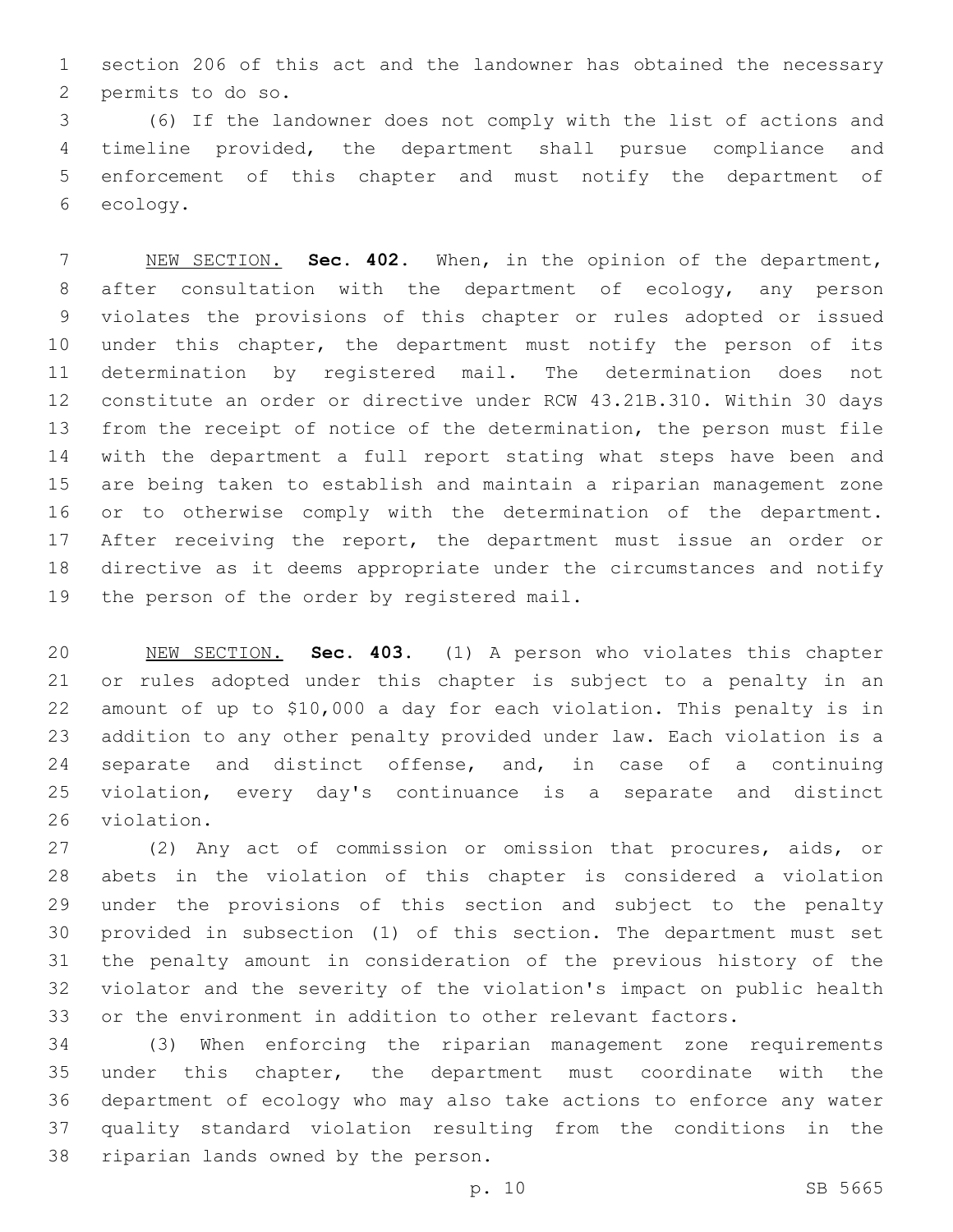(4) Any penalty issued by the department must be delivered to the 2 person by registered mail.

 NEW SECTION. **Sec. 404.** Orders and penalties issued by the department to enforce the provisions of this chapter are appealable under chapter 43.21B RCW.

# **PART 5 MONITORING**

 **Sec. 501.** RCW 77.85.160 and 1999 sp.s. c 13 s 13 are each 9 amended to read as follows:

 (1) State salmon monitoring data provided by lead entities, 11 regional fisheries enhancement groups, and others shall be ((included 12 in the database of SASSI [salmon and steelhead stock inventory] and 13 SSHIAP [salmon and steelhead habitat inventory assessment project])) made available for inclusion in the state and tribal databases of the salmon and steelhead habitat inventory assessment program. Information pertaining to habitat preservation projects funded through the Washington wildlife and recreation program, the conservation reserve enhancement program, and other conservancy programs related to salmon habitat shall be included in the ((SSHIAP)) salmon and steelhead habitat inventory assessment program 21 project databases.

 (2) High-resolution and other digital data pertaining to the amount and condition of riparian management zones as defined in section 205 of this act and other habitat conditions necessary for 25 salmon recovery across the state must be maintained by the department in a digital web-based atlas. The riparian and salmon habitat atlas 27 will consolidate riparian and salmon habitat data from the 28 department, department of ecology, department of natural resources, 29 department of agriculture, and conservation commission, in consultation with federally recognized tribes, lead entities, and salmon recovery regional organizations on an annual basis and make information available in a public-facing web application. The department must monitor changes and report biennially in the consolidated report on salmon recovery and watershed health under RCW 77.85.020.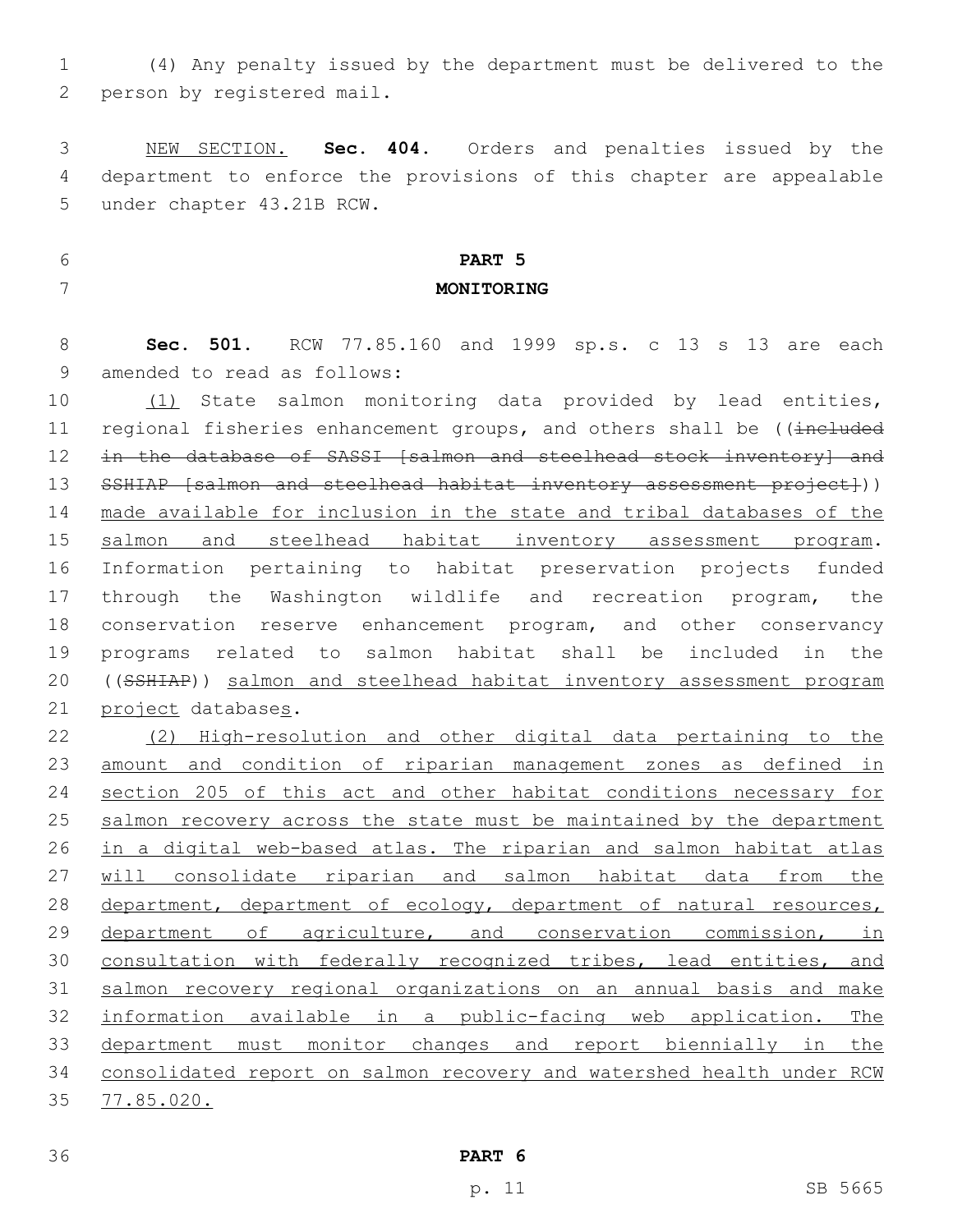**Sec. 601.** RCW 36.70A.020 and 2021 c 254 s 1 are each amended to 3 read as follows:

 The following goals are adopted to guide the development and adoption of comprehensive plans and development regulations of those counties and cities that are required or choose to plan under RCW 36.70A.040. The following goals are not listed in order of priority and shall be used exclusively for the purpose of guiding the development of comprehensive plans and development regulations:

 (1) Urban growth. Encourage development in urban areas where adequate public facilities and services exist or can be provided in 12 an efficient manner.

 (2) Reduce sprawl. Reduce the inappropriate conversion of undeveloped land into sprawling, low-density development.

 (3) Transportation. Encourage efficient multimodal transportation systems that are based on regional priorities and coordinated with 17 county and city comprehensive plans.

 (4) Housing. Plan for and accommodate housing affordable to all economic segments of the population of this state, promote a variety 20 of residential densities and housing types, and encourage 21 preservation of existing housing stock.

 (5) Economic development. Encourage economic development throughout the state that is consistent with adopted comprehensive 24 plans, promote economic opportunity for all citizens of this state, especially for unemployed and for disadvantaged persons, promote the retention and expansion of existing businesses and recruitment of new businesses, recognize regional differences impacting economic development opportunities, and encourage growth in areas experiencing insufficient economic growth, all within the capacities of the state's natural resources, public services, and public facilities.

 (6) Property rights. Private property shall not be taken for public use without just compensation having been made. The property rights of landowners shall be protected from arbitrary and 34 discriminatory actions.

 (7) Permits. Applications for both state and local government permits should be processed in a timely and fair manner to ensure 37 predictability.

 (8) Natural resource industries. Maintain and enhance natural resource-based industries, including productive timber, agricultural,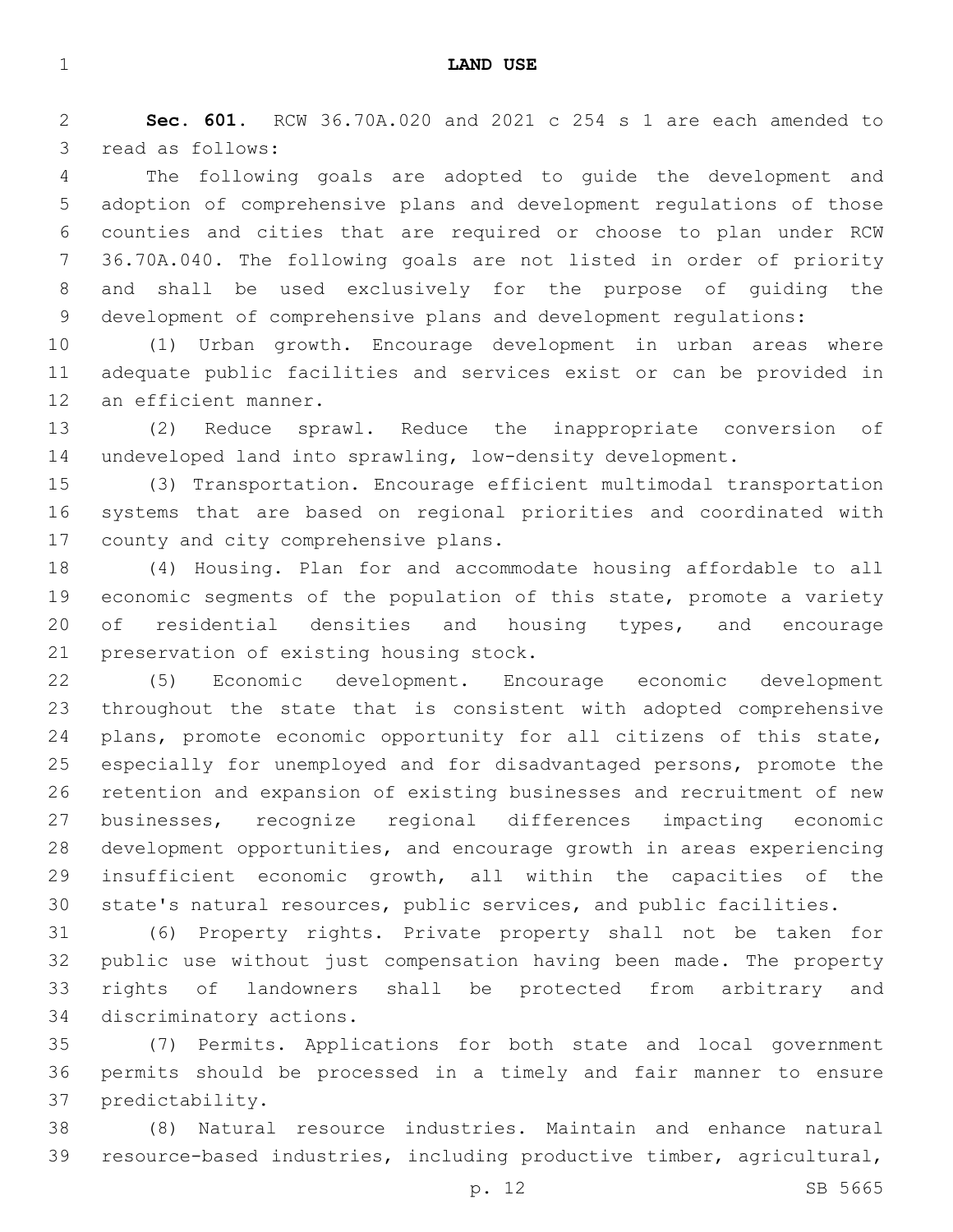and fisheries industries. Encourage the conservation of productive forestlands and productive agricultural lands, and discourage 3 incompatible uses.

 (9) Open space and recreation. Retain open space, enhance recreational opportunities, conserve fish and wildlife habitat, increase access to natural resource lands and water, and develop 7 parks and recreation facilities.

 (10) Environment. Protect the environment and enhance the state's high quality of life, including air and water quality, and the 10 availability of water.

 (11) Citizen participation and coordination. Encourage the involvement of citizens in the planning process and ensure coordination between communities and jurisdictions to reconcile 14 conflicts.

 (12) Public facilities and services. Ensure that those public facilities and services necessary to support development shall be adequate to serve the development at the time the development is available for occupancy and use without decreasing current service levels below locally established minimum standards.

 (13) Historic preservation. Identify and encourage the preservation of lands, sites, and structures, that have historical or 22 archaeological significance.

 (14) Salmon recovery. Support the recovery and enhancement of salmon and steelhead stocks through the protection and restoration of 25 floodplains, riparian management zones, and other salmon habitat restoration areas identified in salmon recovery plans and achieve abundance for harvest and the delisting and recovery of threatened or endangered salmon and steelhead runs under the federal endangered species act.

 NEW SECTION. **Sec. 602.** A new section is added to chapter 36.70A 31 RCW to read as follows:

 Counties and cities fully planning under RCW 36.70A.040 must include restoration and protection of riparian management zones as part of their next scheduled periodic update including, but not limited to, comprehensive plans, capital facilities plans, development regulations, critical areas protection, and shoreline 37 master programs.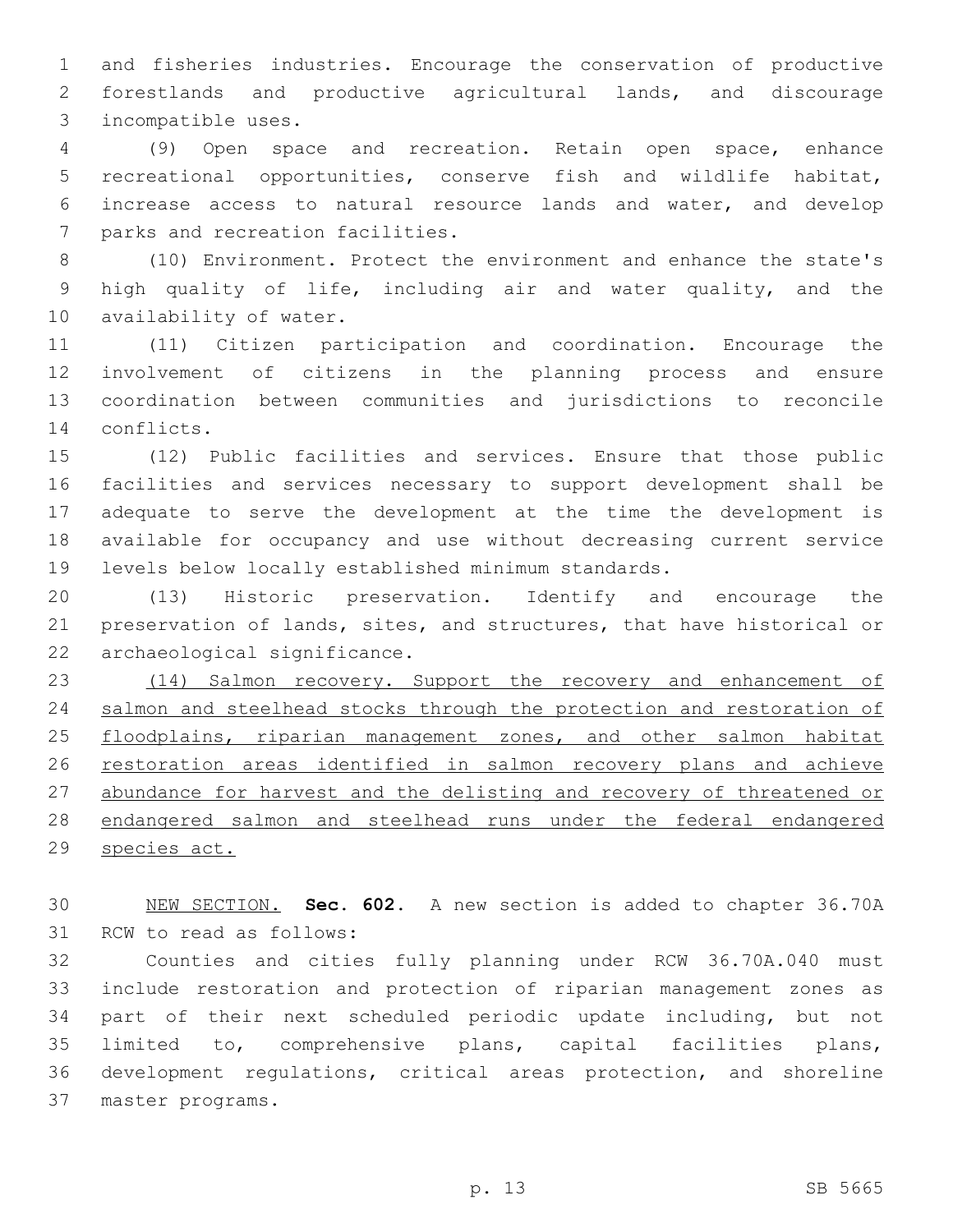**Sec. 603.** RCW 36.70A.030 and 2021 c 254 s 6 are each amended to 2 read as follows:

 ((Unless the context clearly requires otherwise, the)) The 4 definitions in this section apply throughout this chapter unless the 5 context clearly requires otherwise.

 (1) "Adopt a comprehensive land use plan" means to enact a new comprehensive land use plan or to update an existing comprehensive 8 land use plan.

 (2) "Affordable housing" means, unless the context clearly indicates otherwise, residential housing whose monthly costs, 11 including utilities other than telephone, do not exceed (( $\text{thirty}$ ) 30 percent of the monthly income of a household whose income is:

13 (a) For rental housing, ((sixty)) 60 percent of the median household income adjusted for household size, for the county where 15 the household is located, as reported by the United States department 16 of housing and urban development; or

 (b) For owner-occupied housing, eighty percent of the median household income adjusted for household size, for the county where the household is located, as reported by the United States department 20 of housing and urban development.

 (3) "Agricultural land" means land primarily devoted to the commercial production of horticultural, viticultural, floricultural, dairy, apiary, vegetable, or animal products or of berries, grain, hay, straw, turf, seed, Christmas trees not subject to the excise tax imposed by RCW 84.33.100 through 84.33.140, finfish in upland hatcheries, or livestock, and that has long-term commercial 27 significance for agricultural production.

(4) "City" means any city or town, including a code city.

 (5) "Comprehensive land use plan," "comprehensive plan," or "plan" means a generalized coordinated land use policy statement of the governing body of a county or city that is adopted pursuant to 32 this chapter.

 (6) "Critical areas" include the following areas and ecosystems: (a) Wetlands; (b) areas with a critical recharging effect on aquifers used for potable water; (c) fish and wildlife habitat conservation areas; (d) frequently flooded areas; and (e) geologically hazardous areas. (("Fish and wildlife habitat conservation areas" does not include such artificial features or constructs as irrigation delivery systems, irrigation infrastructure, irrigation canals, or drainage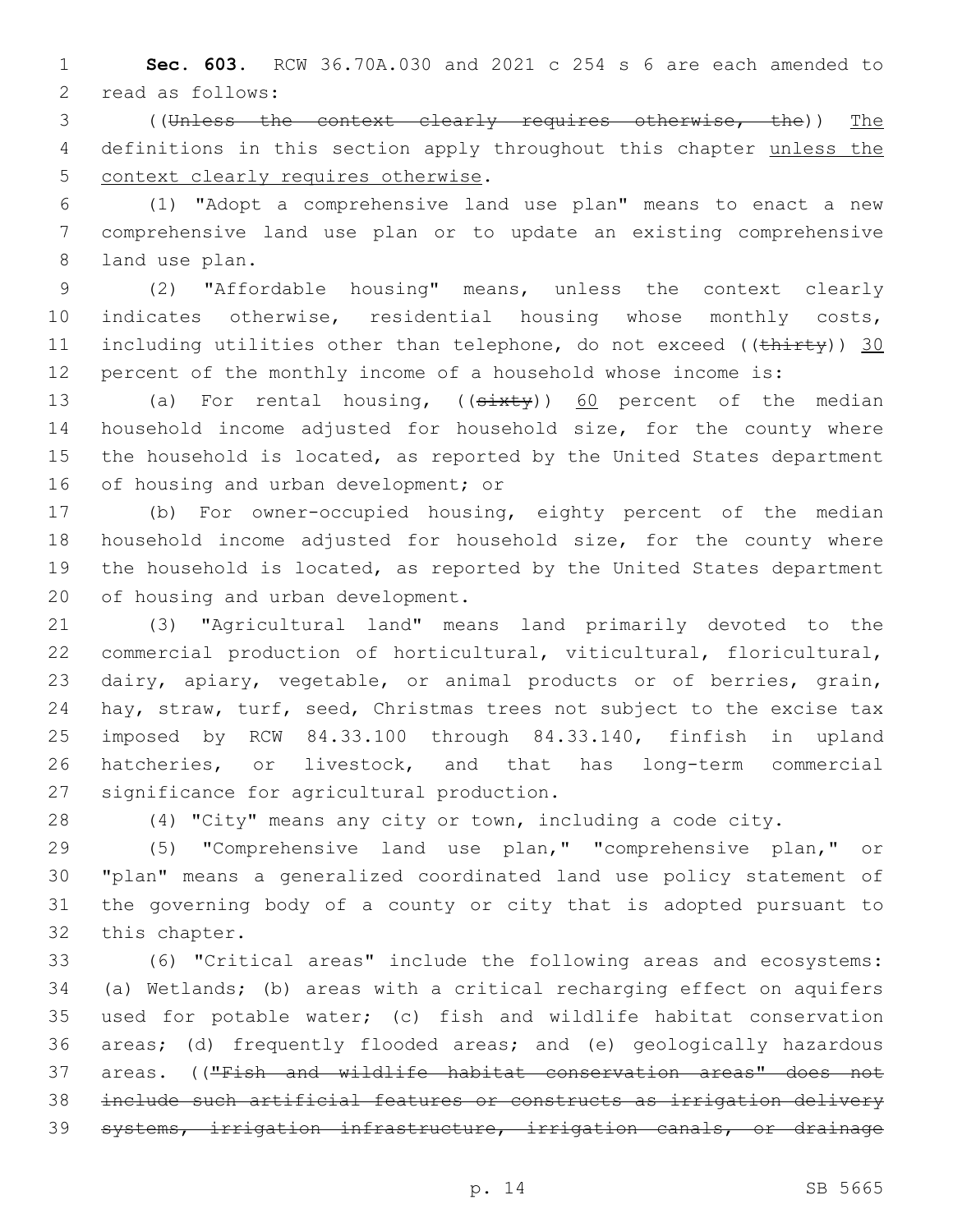ditches that lie within the boundaries of and are maintained by a

2 port district or an irrigation district or company.))

(7) "Department" means the department of commerce.

 (8) "Development regulations" or "regulation" means the controls placed on development or land use activities by a county or city, including, but not limited to, zoning ordinances, critical areas ordinances, shoreline master programs, official controls, planned unit development ordinances, subdivision ordinances, and binding site plan ordinances together with any amendments thereto. A development regulation does not include a decision to approve a project permit application, as defined in RCW 36.70B.020, even though the decision may be expressed in a resolution or ordinance of the legislative body 13 of the county or city.

 (9) "Emergency housing" means temporary indoor accommodations for individuals or families who are homeless or at imminent risk of becoming homeless that is intended to address the basic health, food, clothing, and personal hygiene needs of individuals or families. Emergency housing may or may not require occupants to enter into a 19 lease or an occupancy agreement.

 (10) "Emergency shelter" means a facility that provides a temporary shelter for individuals or families who are currently homeless. Emergency shelter may not require occupants to enter into a lease or an occupancy agreement. Emergency shelter facilities may include day and warming centers that do not provide overnight 25 accommodations.

 (11) "Extremely low-income household" means a single person, family, or unrelated persons living together whose adjusted income is at or below thirty percent of the median household income adjusted for household size, for the county where the household is located, as reported by the United States department of housing and urban 31 development.

 (12) "Forestland" means land primarily devoted to growing trees for long-term commercial timber production on land that can be economically and practically managed for such production, including Christmas trees subject to the excise tax imposed under RCW 84.33.100 through 84.33.140, and that has long-term commercial significance. In determining whether forestland is primarily devoted to growing trees for long-term commercial timber production on land that can be economically and practically managed for such production, the following factors shall be considered: (a) The proximity of the land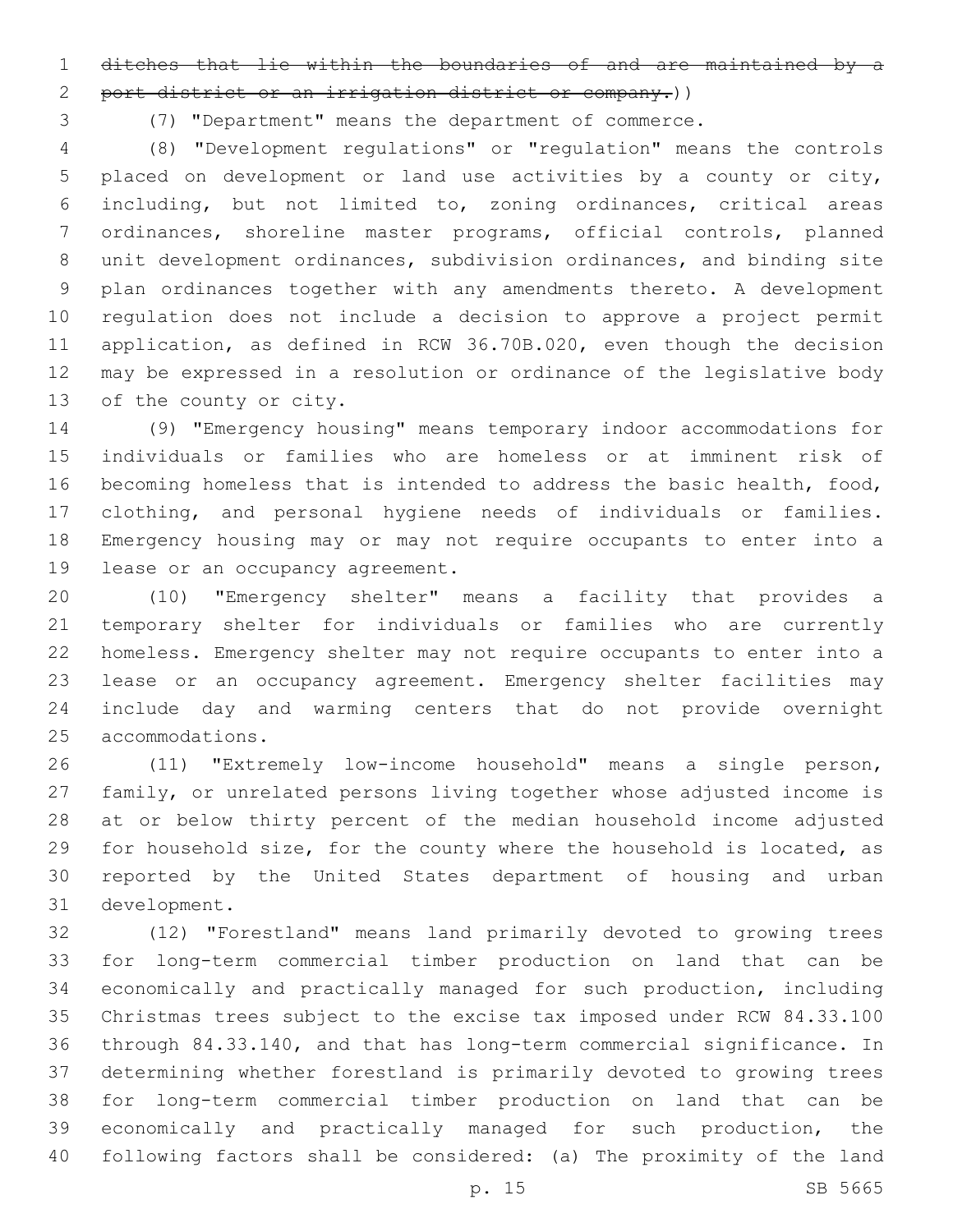to urban, suburban, and rural settlements; (b) surrounding parcel size and the compatibility and intensity of adjacent and nearby land uses; (c) long-term local economic conditions that affect the ability to manage for timber production; and (d) the availability of public facilities and services conducive to conversion of forestland to 6 other uses.

 (13) "Freight rail dependent uses" means buildings and other infrastructure that are used in the fabrication, processing, storage, and transport of goods where the use is dependent on and makes use of an adjacent short line railroad. Such facilities are both urban and rural development for purposes of this chapter. "Freight rail dependent uses" does not include buildings and other infrastructure that are used in the fabrication, processing, storage, and transport of coal, liquefied natural gas, or "crude oil" as defined in RCW 15 90.56.010.

 (14) "Geologically hazardous areas" means areas that because of their susceptibility to erosion, sliding, earthquake, or other geological events, are not suited to the siting of commercial, residential, or industrial development consistent with public health 20 or safety concerns.

 (15) "Long-term commercial significance" includes the growing capacity, productivity, and soil composition of the land for long- term commercial production, in consideration with the land's proximity to population areas, and the possibility of more intense 25 uses of the land.

 (16) "Low-income household" means a single person, family, or unrelated persons living together whose adjusted income is at or below eighty percent of the median household income adjusted for household size, for the county where the household is located, as reported by the United States department of housing and urban 31 development.

 (17) "Minerals" include gravel, sand, and valuable metallic 33 substances.

 (18) "Moderate-income household" means a single person, family, or unrelated persons living together whose adjusted income is at or below 120 percent of the median household income adjusted for household size, for the county where the household is located, as reported by the United States department of housing and urban 39 development.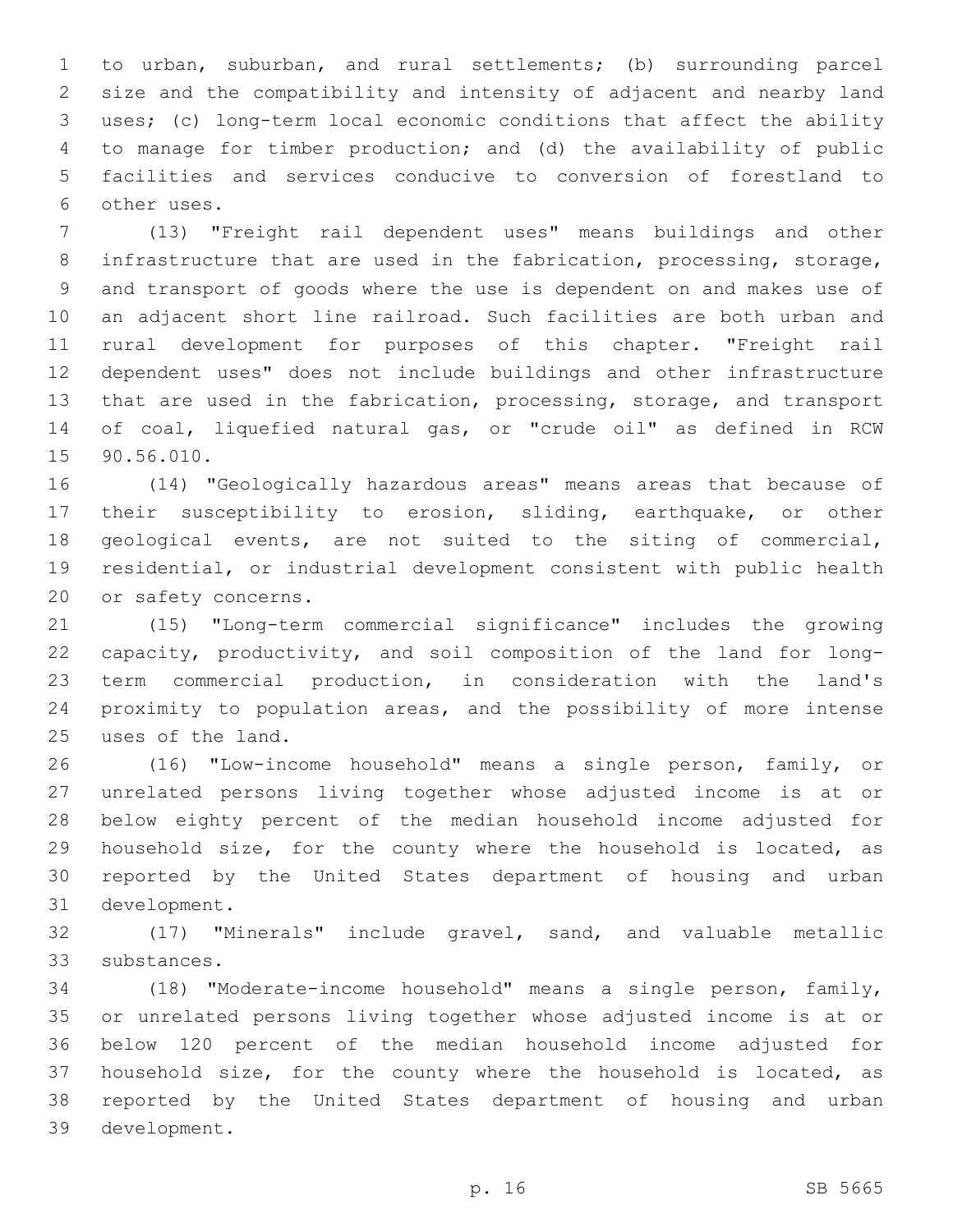(19) "Permanent supportive housing" is subsidized, leased housing with no limit on length of stay that prioritizes people who need comprehensive support services to retain tenancy and utilizes admissions practices designed to use lower barriers to entry than would be typical for other subsidized or unsubsidized rental housing, especially related to rental history, criminal history, and personal behaviors. Permanent supportive housing is paired with on-site or off-site voluntary services designed to support a person living with a complex and disabling behavioral health or physical health condition who was experiencing homelessness or was at imminent risk of homelessness prior to moving into housing to retain their housing and be a successful tenant in a housing arrangement, improve the resident's health status, and connect the resident of the housing with community-based health care, treatment, or employment services. Permanent supportive housing is subject to all of the rights and 16 responsibilities defined in chapter 59.18 RCW.

 (20) "Public facilities" include streets, roads, highways, sidewalks, street and road lighting systems, traffic signals, domestic water systems, storm and sanitary sewer systems, parks and 20 recreational facilities, and schools.

 (21) "Public services" include fire protection and suppression, law enforcement, public health, education, recreation, environmental 23 protection, and other governmental services.

 (22) "Recreational land" means land so designated under RCW 36.70A.1701 and that, immediately prior to this designation, was designated as agricultural land of long-term commercial significance under RCW 36.70A.170. Recreational land must have playing fields and supporting facilities existing before July 1, 2004, for sports played 29 on grass playing fields.

 (23) "Rural character" refers to the patterns of land use and development established by a county in the rural element of its 32 comprehensive plan:

 (a) In which open space, the natural landscape, and vegetation 34 predominate over the built environment;

 (b) That foster traditional rural lifestyles, rural-based economies, and opportunities to both live and work in rural areas;

 (c) That provide visual landscapes that are traditionally found 38 in rural areas and communities;

 (d) That are compatible with the use of the land by wildlife 40  $((and))$ , for fish and wildlife habitat;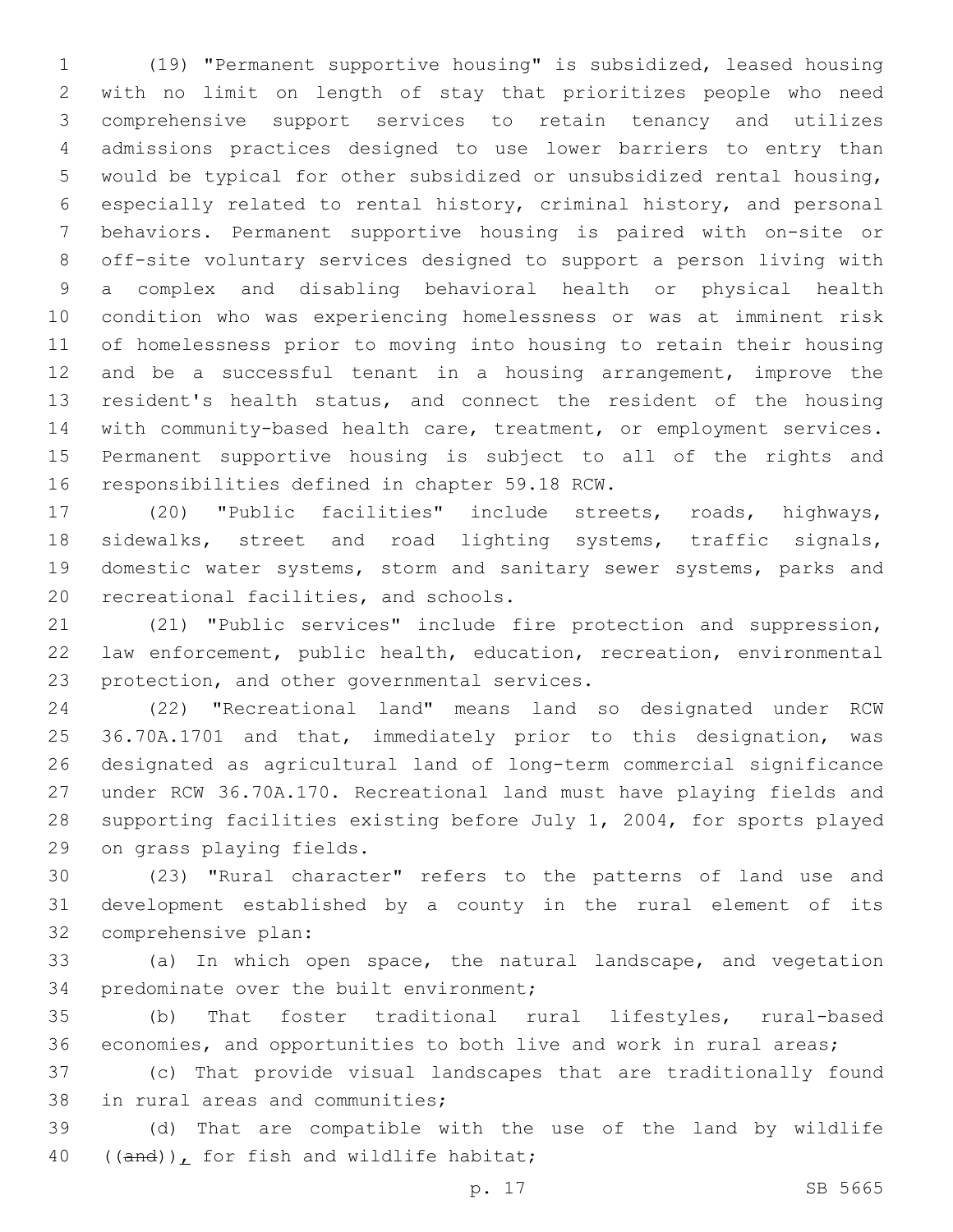(e) That reduce the inappropriate conversion of undeveloped land 2 into sprawling, low-density development;

 (f) That generally do not require the extension of urban 4 governmental services; and

 (g) That are consistent with the protection of natural surface water flows and groundwater and surface water recharge and discharge 7 areas.

 (24) "Rural development" refers to development outside the urban growth area and outside agricultural, forest, and mineral resource lands designated pursuant to RCW 36.70A.170. Rural development can consist of a variety of uses and residential densities, including clustered residential development, at levels that are consistent with the preservation of rural character and the requirements of the rural element. Rural development does not refer to agriculture or forestry 15 activities that may be conducted in rural areas.

 (25) "Rural governmental services" or "rural services" include those public services and public facilities historically and typically delivered at an intensity usually found in rural areas, and may include domestic water systems, fire and police protection services, transportation and public transit services, and other public utilities associated with rural development and normally not associated with urban areas. Rural services do not include storm or sanitary sewers, except as otherwise authorized by RCW 36.70A.110(4).

 (26) "Short line railroad" means those railroad lines designated class II or class III by the United States surface transportation 26 board.

 (27) "Urban governmental services" or "urban services" include those public services and public facilities at an intensity historically and typically provided in cities, specifically including storm and sanitary sewer systems, domestic water systems, street cleaning services, fire and police protection services, public transit services, and other public utilities associated with urban areas and normally not associated with rural areas.

 (28) "Urban growth" refers to growth that makes intensive use of land for the location of buildings, structures, and impermeable surfaces to such a degree as to be incompatible with the primary use of land for the production of food, other agricultural products, or fiber, or the extraction of mineral resources, rural uses, rural development, and natural resource lands designated pursuant to RCW 36.70A.170. A pattern of more intensive rural development, as

p. 18 SB 5665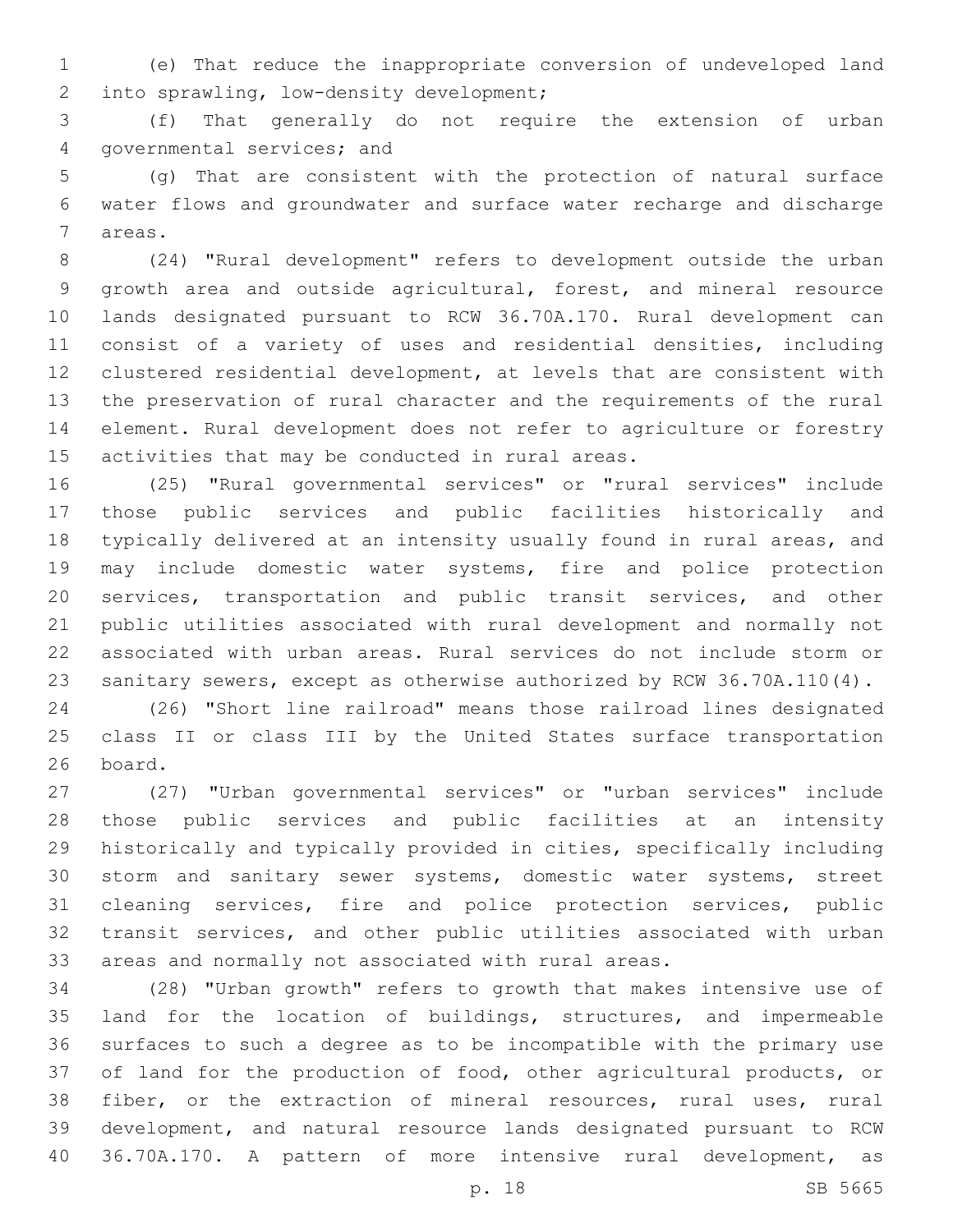provided in RCW 36.70A.070(5)(d), is not urban growth. When allowed to spread over wide areas, urban growth typically requires urban governmental services. "Characterized by urban growth" refers to land having urban growth located on it, or to land located in relationship to an area with urban growth on it as to be appropriate for urban 6 qrowth.

 (29) "Urban growth areas" means those areas designated by a 8 county pursuant to RCW 36.70A.110.

 (30) "Very low-income household" means a single person, family, or unrelated persons living together whose adjusted income is at or 11 below ( $(f\text{iff}y)$ ) 50 percent of the median household income adjusted for household size, for the county where the household is located, as reported by the United States department of housing and urban 14 development.

 (31) "Wetland" or "wetlands" means areas that are inundated or saturated by surface water or groundwater at a frequency and duration sufficient to support, and that under normal circumstances do support, a prevalence of vegetation typically adapted for life in saturated soil conditions. Wetlands generally include swamps, marshes, bogs, and similar areas. Wetlands do not include those artificial wetlands intentionally created from nonwetland sites, 22 including, but not limited to, irrigation and drainage ditches, grass-lined swales, canals, detention facilities, wastewater treatment facilities, farm ponds, and landscape amenities, or those wetlands created after July 1, 1990, that were unintentionally created as a result of the construction of a road, street, or highway. Wetlands may include those artificial wetlands intentionally created from nonwetland areas created to mitigate conversion of 29 wetlands.

 (32)(a)(i) "Fish and wildlife habitat conservation areas" means areas that serve a critical role in sustaining needed habitats and 32 species for the functional integrity of the ecosystem and which, if 33 functions are reduced, may reduce the likelihood that the species will persist. These areas include, but are not limited to: Riparian management zones, floodplains, rare or vulnerable ecological systems, communities, and habitat or habitat elements including seasonal 37 ranges, breeding habitat, winter range, and movement corridors; and areas with high relative population density or species richness. (ii) Counties and cities may also designate locally important

habitats and species.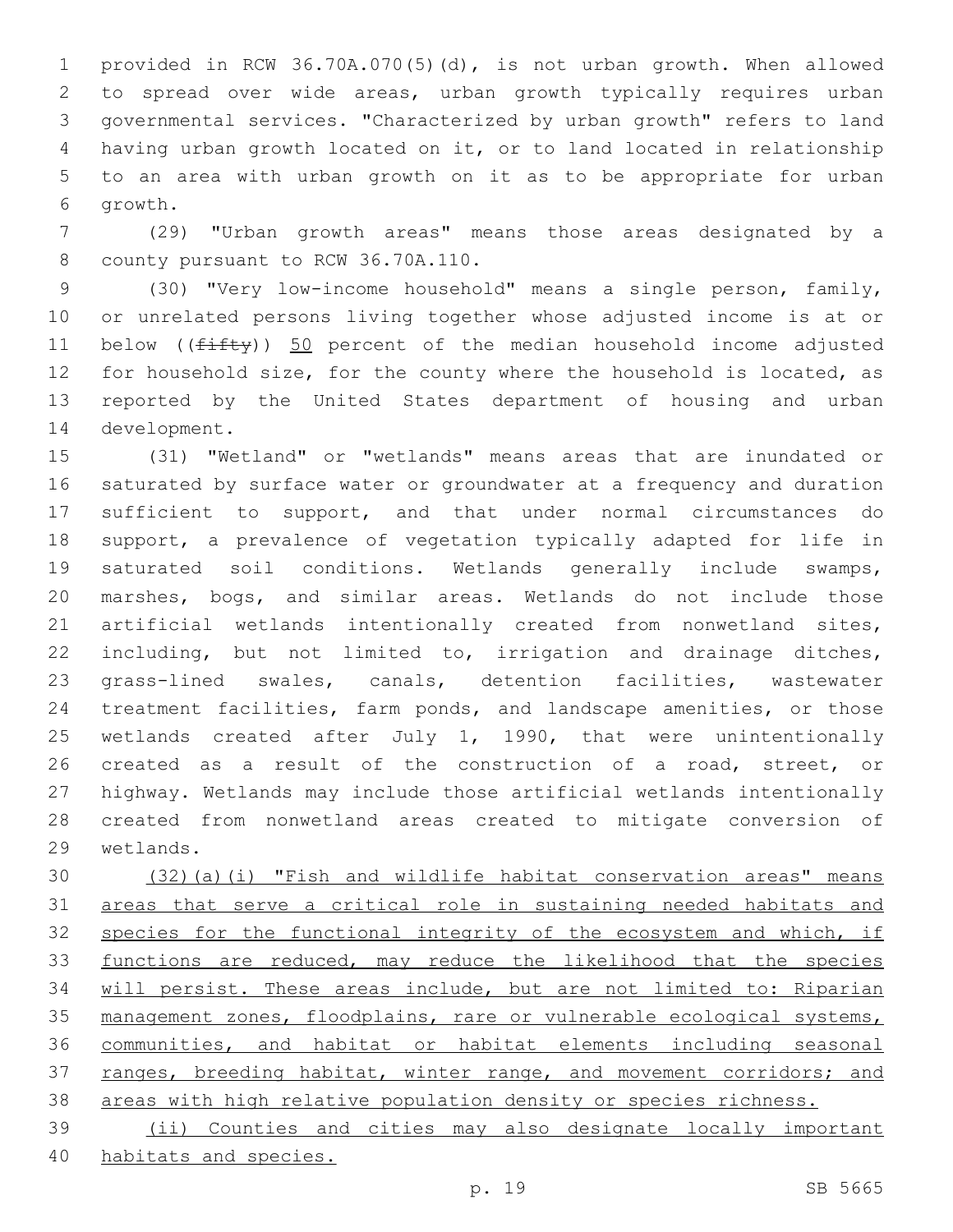| $1 \qquad \qquad$ | (b) "Fish and wildlife habitat conservation areas" does not             |
|-------------------|-------------------------------------------------------------------------|
|                   | 2 include artificial features or constructs such as irrigation delivery |
|                   | 3 systems, irrigation infrastructure, irrigation canals, or drainage    |
|                   | 4 ditches that lie within the boundaries of, and are maintained by, a   |
|                   | 5 port district or an irrigation district or company.                   |

 (33) "Riparian management zone" has the same meaning as defined in section 202 of this act.

 (34) "Watershed" means a water resource inventory area or "WRIA" established consistent with chapter 90.82 RCW, a subbasin watershed established in that chapter, or an independent natural drainage that flows directly into marine waters.

 **Sec. 604.** RCW 36.70A.172 and 2010 c 211 s 3 are each amended to 13 read as follows:

 (1) In designating and protecting critical areas under this chapter, counties and cities shall include the best available science in developing policies and development regulations to protect the functions and values of critical areas. Management recommendations 18 for wetlands made by the department of ecology, and for fish and wildlife habitat conservation areas made by the department of fish and wildlife, form the basis for inclusion of best available science. In addition, counties and cities shall give special consideration to conservation or protection measures necessary to preserve or enhance anadromous fisheries, including riparian management zones established 24 by the department of fish and wildlife in accordance with this act.

 (2) If it determines that advice from scientific or other experts is necessary or will be of substantial assistance in reaching its decision, the growth management hearings board may retain scientific or other expert advice to assist in reviewing a petition under RCW 29 36.70A.290 that involves critical areas.

 NEW SECTION. **Sec. 605.** A new section is added to chapter 90.58 31 RCW to read as follows:

 Shoreline master program updates approved after the effective date of this section must include riparian management zone protection 34 and restoration requirements of this act.

 **Sec. 606.** RCW 77.55.231 and 2021 c 279 s 2 are each amended to read as follows:36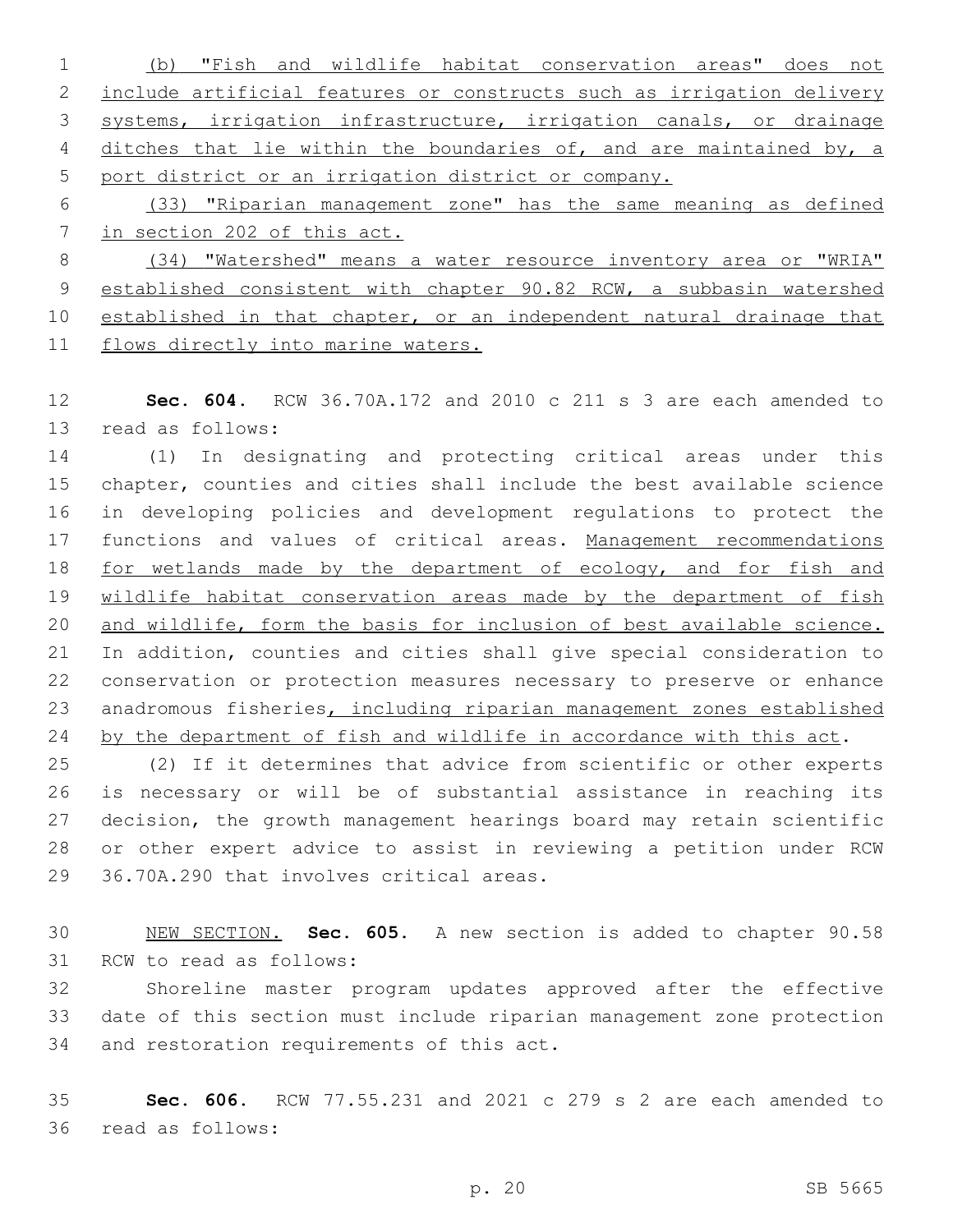(1)(a) Conditions imposed upon a permit must be reasonably related to the project. The permit conditions must ensure that the project provides proper protection for fish life, but the department may not impose conditions that attempt to optimize conditions for fish life that are out of proportion to the impact of the proposed 6 project.

 (b) In the event that any person desires to replace 8 ((residential)) marine shoreline stabilization or armoring, a person must use the least impacting technically feasible bank protection alternative for the protection of fish life. Unless the department provides an exemption depending on the scale and nature of the 12 project, a person that desires to replace ((residential)) marine shoreline stabilization or armoring must conduct a site assessment to consider the least impactful alternatives. A person should propose a hard armor technique only after considering site characteristics such 16 as the threat to major improvements, wave energy, and other factors in an analysis of alternatives. The common alternatives identified in (b)(i) through (vii) of this subsection are in order from most 19 preferred to least preferred:

(i) Remove the structure and restore the beach;

(ii) Remove the structure and install native vegetation;

(iii) Remove the structure and control upland drainage;

 (iv) Remove the structure and replace it with a soft structure constructed of natural materials, including bioengineering;

 (v) Remove the hard structure and construct upland retaining 26 walls;

 (vi) Remove the hard structure and replace it with a hard structure located landward of the existing structure, preferably at 29 or above the ordinary high water line; or

 (vii) Remove the hard structure and replace it with hard shoreline structure in the same footprint as the existing structure.

 (c) For the purposes of this subsection, "feasible" means available and capable of being done after taking into consideration cost, existing technology, and logistics in light of overall project 35 purposes.

 (2) The permit must contain provisions allowing for minor modifications to the plans and specifications without requiring 38 reissuance of the permit.

 (3) The permit must contain provisions that allow for minor modifications to the required work timing without requiring the